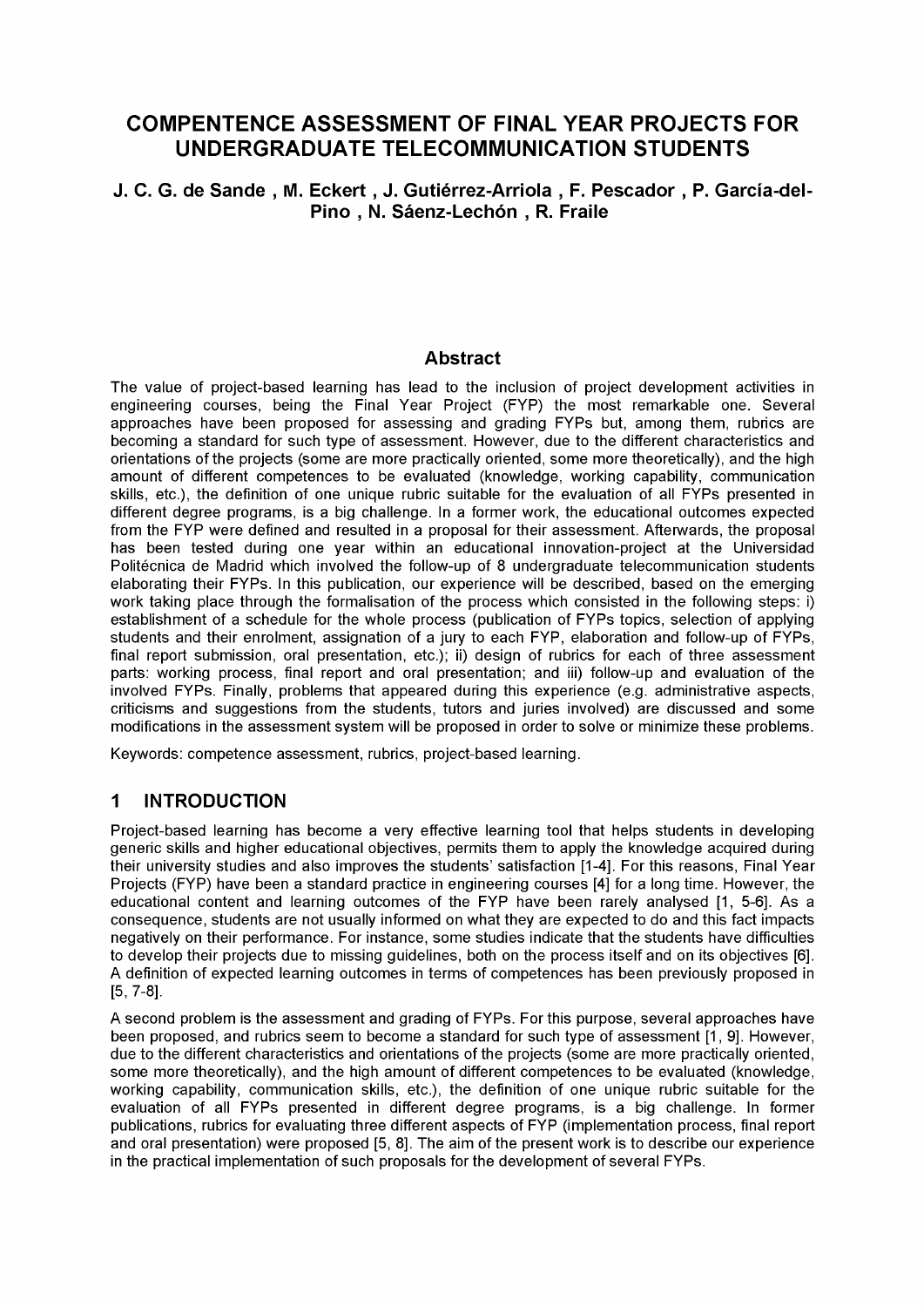In the following section, the context of this study is described, the procedure for development of the FYPs is presented in section 3, the follow up and assessment of FYPs are described and discussed in section 4 and finally concluding remarks are made in section 5.

# 2 CONTEXT

The present work has been developed during the academic year 2010-11 at the Escuela Universitaria de Ingeniería Técnica de Telecomunicaciones (EUITT) that belongs to the Universidad Politécnica de Madrid (UPM). Once the educational outcomes expected for a FYP were defined and a series of rubrics for its assessment were proposed (see appendix), now, the following step is to test the development and evaluation of some FYPs according to the proposal. During the last years, the group of teachers involved in this work has elaborated the following material, which is available to the students: i) a FYP students' guide providing them with indications on the educational contení, administrative procedures, assessment process and formal requirements of the FYP, ii) a virtual space for sharing resources and experiences with their colleagues and supervisors [5]. And finally, iii) templates for all required documents that students should write during the development of their FYP have been created and included as resources on the virtual space used in the UPM. These templates include recommendations about style, appropriate length and contents.

Currently, the regulations about the FYP at the EUITT demand that students should first enrol in the FYP, then apply an offered FYP, the EUITT responsible assign the FYP to the applicants and then the students begin to work. In two months since their enrolment, students should send a project plan and after its approval, the student can do the main work of the FYP which ends with a final report and a final oral examination by a jury formed of three members (the supervisor being always included).

Due to the EUITT regulations for the FYP development, the students where assigned to the FYP proposed by some of the authors of the present study and then they were informed about the goals of this work: the development of FYP following the students' guide and the evaluation of their FYP following the competence-based assessment system described in [5] (see appendix for definition of competences, proposed rubrics and weights). After this information was given, a group of 8 students voluntarily participated in this experience. The EUITT regulations demand that the presentation of the FYP is the last academic work of the students, i.e., the students must have passed all the courses of their grades prior to the presentation of the FYP.

# 3 THE PROCEDURE FOR DEVELOPMENT OF THE FYP

In order to guide and facilitate the work of the students and the supervisors, a schedule for the development of the FYP has been proposed and followed along this experience. This schedule includes the three main phases described in the following:

## 3.1 Initial phase: project planning (2-4 weeks)

During this phase, students and supervisors should maintain a constant communication for establishing the goals of the FYP and to organize the work. Meetings between students and supervisor (possibly in groups if more students work on similar topics) are necessary during this phase. The supervisor should:

- Introduce the subject of the FYP.
- Check if the student has acquired the necessary knowledge to start with the assigned work.
- Point out the first steps of the work.
- Detail the specific objectives of the FYP.
- Give basic orientation about bibliographical search.
- Review the bibliography founded the students.

On the other hand, students' tasks during this phase are:

- Review or study the necessary topics to develop the FYP
- Search for information about their topic.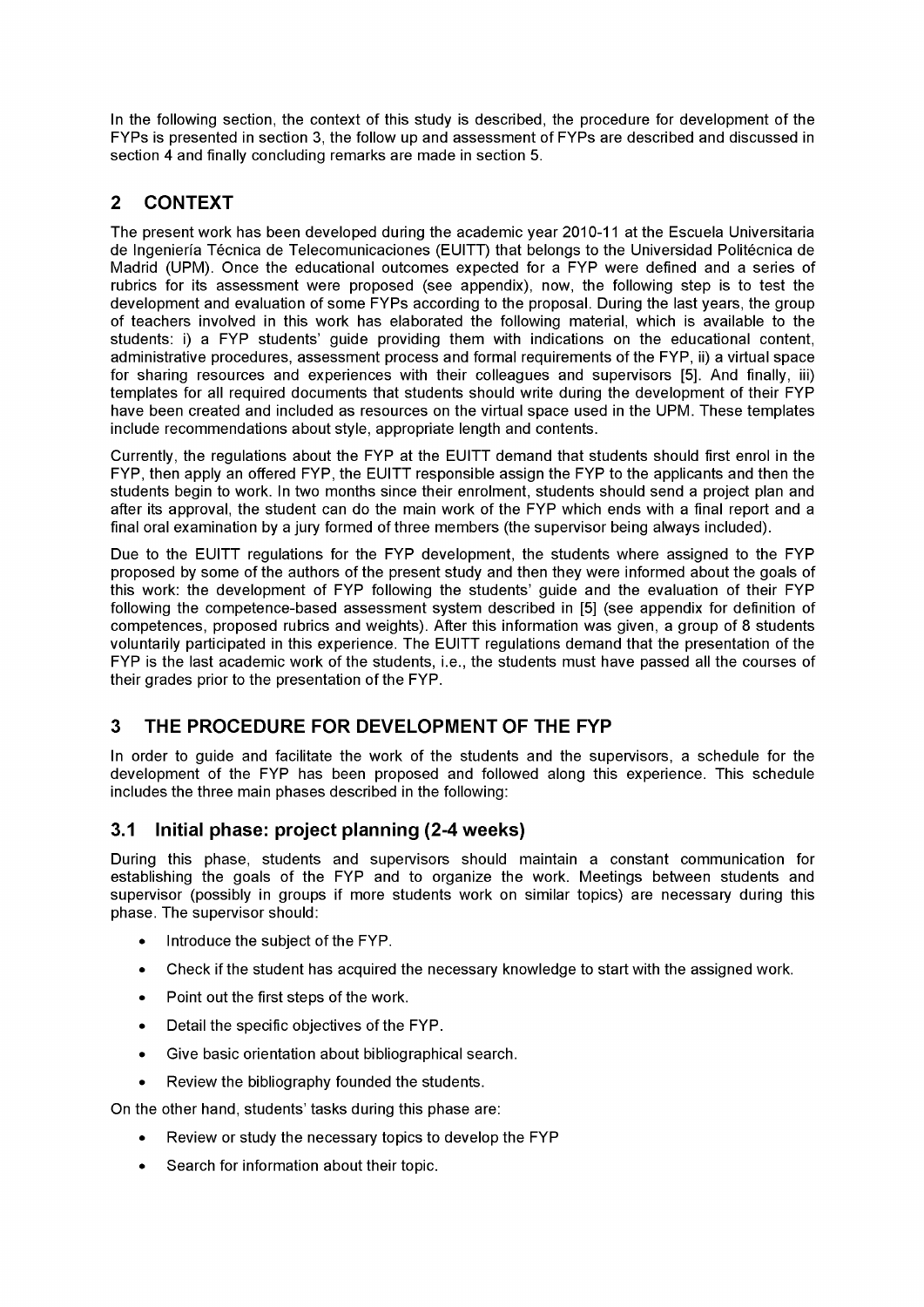- Obtain and study (after supervision) the basic bibliography.
- Write down an abstract of the meetings they have with their supervisor.
- Write a project plan describing the main tasks and a temporal planning.

As a milestone of this phase, a project plan has to be written, which includes a brief description of the problem, states the main goals of the FYP, explains the proposed methodology to solve the problem, gives a brief description of the tasks to be developed, presents a temporal planning of the main tasks, the necessary resources (specifying if they are available or not), a budget (if applicable) and basic bibliography.

## 3.2 Main phase: working out the problem (2 months)

During the second phase of the work, the student should find a solution to the proposed problem: a design, algorithm, software, prototype, etc. The supervisor should check that the proposed solution is accomplishable and guide the student for the implementation of such solution. A regular communication (via e-mail, virtual space, personal meetings...) between student and supervisor is convenient during this phase. The students' tasks for this phase should be (at least):

- Pose a solution of the given problem and check if it satisfies or not all the initial objectives.
- Write a resume of the meetings they have with their supervisor.
- Write a scheme of the final report.

This phase should finish with a report about the work done. It could be in form of a short oral or written presentation to the supervisor and/or their colleagues, containing a brief description of the state of the art, a description of the developed solution and initial tests of that solution, a detailed temporal planning of the work done and a sketch for the future work (Gantt diagrams or similar could be included). Then, the supervisor should write a report about the project execution.

#### 3.3 Last phase: final tests, final report and oral presentation (3 months)

During this phase, the supervisor should check that the implemented solution works as expected and that the FYP plan is carried out. Then, the final report should be reviewed, checking out that all regulations are met, that the supplied templates have been used and that all other requisites specified in the students' guide are kept). The students' tasks will be (at least):

- Refine the proposed solution in order to satisfy all (or almost all) the stated requirements.
- Finish the work to fulfil the specific FYP objectives.
- Write the final report following the supplied templates and the recommendations given in the students' guide.
- Prepare and make the final presentation.

As a result of this final phase, the work must be concluded with the final presentation and assessed by the supervisor. The final report and presentation are also assessed independently by the members of the jury.

# 4 FOLLOW UP AND ASSESSMENT OF THE FYPS

## 4.1 Follow up of the FYPs

All students that wanted to develop their FYP during the academic year 2010-11 at the EUITT had to register by July 2010. The offered FYPs were published during the last two weeks of September 2010, and the students applied and were assigned for a specific FYP during the first week of October. Those students that applied for the FYPs offered by the authors of the present work were called for a first informative meeting on October  $7<sup>th</sup>$ , 2010. On that meeting, this group of students was informed about the goals of this educational innovation project: to follow-up the development of their FYP and to evalúate it with a competence-based assessment system. A total of 8 students agreed to particípate in the project. Additionally, 3 students that were previously enrolled in the FYP with some of the authors accepted to finish their FYP and to be assessed applying the system described in this work.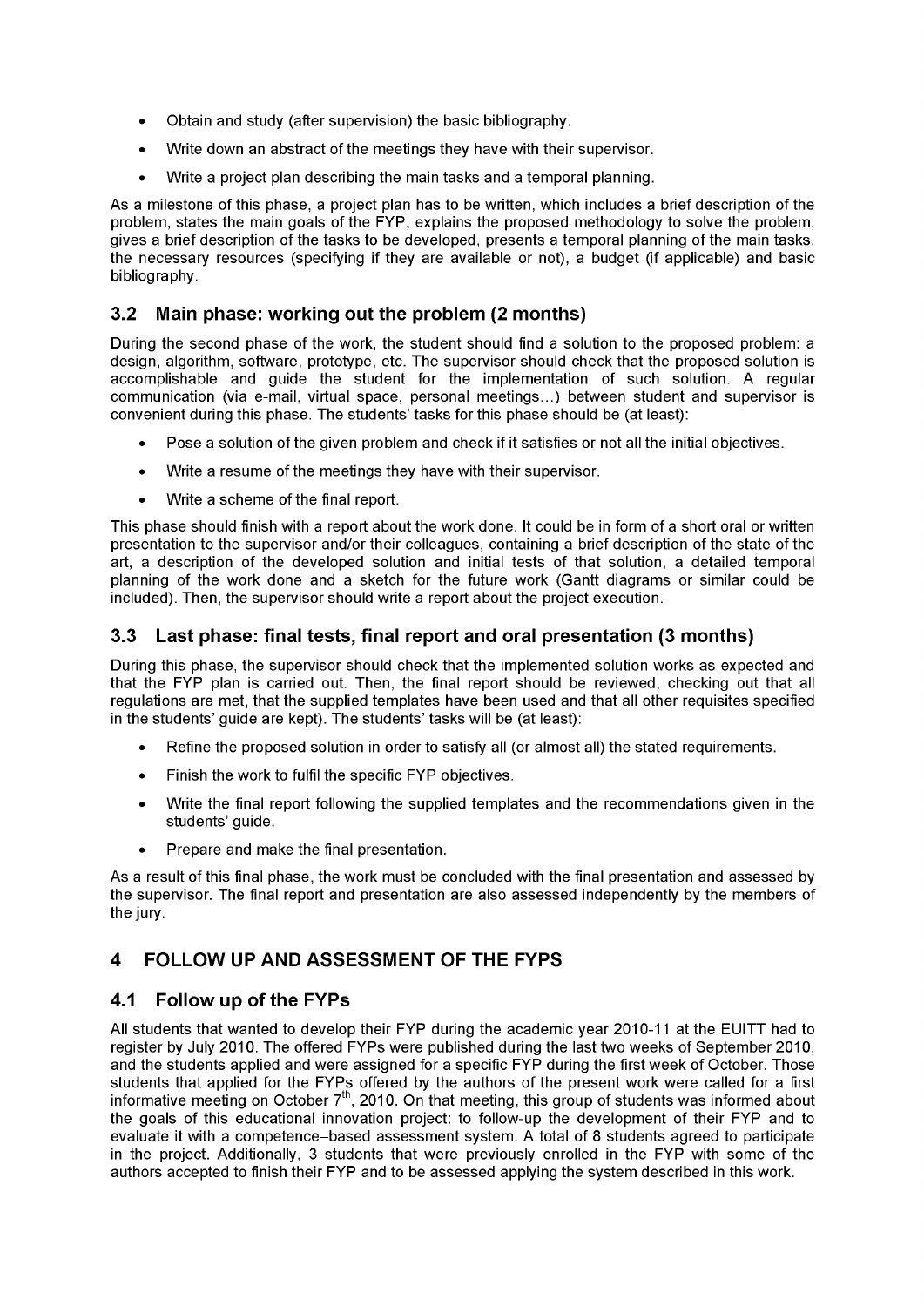During the first week of November 2010, the 8 students sent their written project plans to the virtual space and during the following week they made an oral presentation of such plans. All the involved supervisors and students attended to that presentation.

General comments about this meeting were:

- The objectives of the FYP should have been more explicit than those presented.
- The starting point of the FYP (what is done and what not, which resources are available and which will be available during the development of the FYP, etc..) and the context (the FYP is the initial part, the continuation, the final part of a research project of the supervisor ...) of the FYP should have been more clearly stated.
- Two supervisors considered that, generally speaking, the presented objectives were too ambitious for FYP. This fact could affect negatively in their grading if such objectives were not achieved at the end of the FYP.
- All the students presented very detailed Gantt diagrams of their planned work. This also could affect negatively in their grading if the work was not developed as planned. The supervisors recommended that the temporal planning should be more flexible than that presented.
- Most of the works were planned to be developed from November 2010 to March 2011 and two of them were planned to be developed from March to June 2011. However, all the works were to be presented from July to November 2011 due to the EUITT regulations about FYPs.
- Students considered that this presentation helped them to understand the specific objectives of the proposed FYPs and to organize their future work. However they felt that they were being examined in this presentation.

Out of the eight new FYP students, four made their FYP final report and oral presentation on July 2011, one is expected to present his FYP on October 2011, and the last three students did not satisfy the requirements to present it in time (they have failed in at least one course). The three students that had initiated their FYP previously to this work, wrote their final report following the recommendations given in the students' guide and presented their FYP in February 2011 (two students) and in July 2011 (one student).

## 4.2 Assessment of the FYPs

Supervisors and assigned members of the jury generally agreed that the proposed competencebased-assessment rubrics are difficult to apply due to following reasons:

- The rubrics include a brief description of what is intended to evaluate for each competence but there is no description of possible ranks and their values. Finally it was agreed to mark each evaluated competence in a 0 to 10 scale and highlight some aspects of the rubric in order to emphasize what is considered as highly relevant (see tables 2-4 in the appendix).
- Although there is a precise definition of each competence, the rubrics for evaluating a given competence include many aspects, some of them are clearly applicable for a given FYP but others may not. For example, the rubric for evaluating in which grade the competence C-l (analyzing and synthesizing) was achieved in the final report, includes four different aspects to evaluate, which leads to the problem that a final report could be excellent in one of this aspects but poor in others (see table 3 in the appendix).
- Some assessors consider that there are competences which are not applicable to some types of FYP. For example, competence C-XI (analysing the social context) was hardly understood by more than half of assessors and several members of the juries consider that competence C-lll (making research) was generally not necessary for undergraduate FYP. It was decided that if some competence was not given a mark, then this competence was not considered for the evaluation.

Besides all these difficulties, the members of the juries made an effort to evalúate all or almost all the competences.

The final issue is to assign a single mark and a grade to each FYP which resumes all the obtained marks. A first step in this sense was to use the competence relevance and weights elaborated in a previous work [5] (see table 5 in the appendix). However it was considered that the seven marks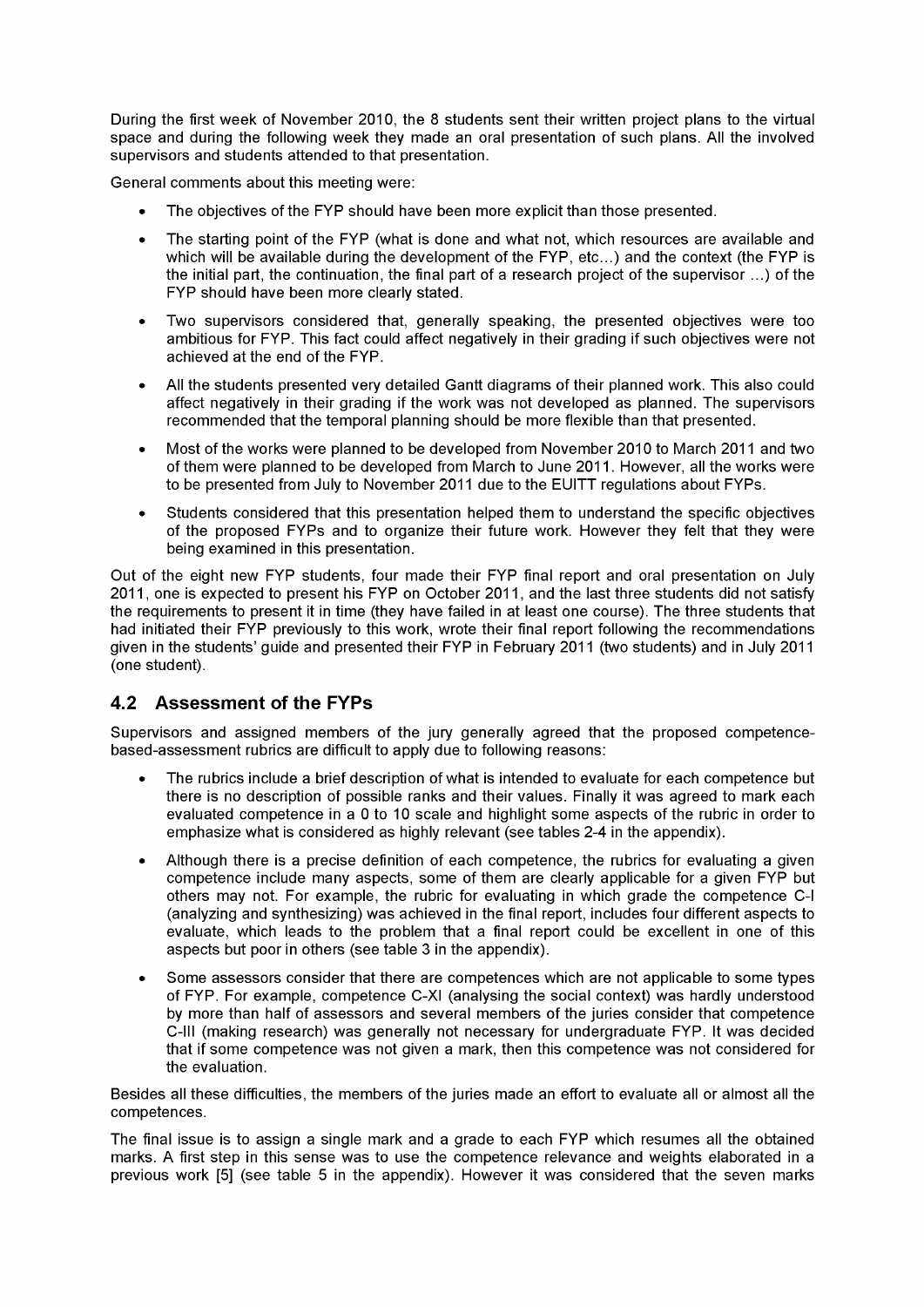(supervisor evaluation of the implementation process, members of the jury evaluations of the final report and oral presentation) should also be weighted. In this sense the authors have followed a twostage procedure inspired by [10]:

- As a first step, each author has ordered the seven marks by their relevance for FYPs.
- Secondly, a weight has been assigned to each evaluation relative to the following one in the ordered list. After that, a simple set of linear equations has allowed to convert these weights to a set summing 100%.

These two steps have been taken independently by each author, without knowing the proposals of the rest. Averaging the resulting weights results in the list of relative relevance of evaluations included in Table 1.

| Rank | <b>Competence</b>                                     | Weight |
|------|-------------------------------------------------------|--------|
| 1st  | Supervisor evaluation of the implementation process   | 23%    |
| 2nd  | President of the jury evaluation of final report      | 15%    |
| 3rd  | Secretary of the jury evaluation of final report      | 14%    |
| 4th  | Supervisor evaluation of final report                 | 14%    |
| 5th  | President of the jury evaluation of oral presentation | 12%    |
| 6th  | Secretary of the jury evaluation of oral presentation | 12%    |
| 7th  | Supervisor evaluation of oral presentation            | 10%    |

#### TABLE 1. RELATIVE RELEVANCE AND WEIGHTS OF MEMBERS OF THE JURY EVALUATIONS

It should be noted that there was unanimous agreement that the supervisor evaluation of the implementation process was the most relevant evaluation.

Due to the fact that there are up to 55 marks that lead to one single final mark and grade for the FYP, it could result quite difficult for an excellent FYP to obtain an outstanding grade with any weighted average of those 55 marks. For this reason it is proposed to normalize the weighted average to a 120 points scale and assign the following grades: over 100: outstanding (may be with distinction, to be considered by the jury); from 85 to 99: outstanding; from 65 to 84: very good; from 50 to 64: sufficient; lower than 50: fail.

Following this process, 3 of the students that presented their FYP obtained "outstanding with distinction" grade, 2 students obtained "outstanding" grade and 2 students obtained "very good" grade.

It is worth noting that the mean length of the final report was considerably reduced to 80±30 pages compared to 120±40 for the last ten FYP previously supervised by the authors. This could be a consequence of following the recommendations of the students' guide and which includes limiting the extensión of the final report. A reason to include the recommendation to write brief reports is to help the juries to appropriately evaluate the FYP.

# 5 CONCLUSIONS

The main conclusions obtained from the present work are:

- The students' guide and the templates created for the project plan and for the final report help the students to organize them and to write the documents they have to present during the development of their FYP (at least the project plan, the final report and the slides for the oral presentation). As a result of these, a reduction of the mean length of the final reports is observed.
- From the point of view of the juries, the proposed rubrics are too general, and contain competences that not always apply.
- The rubrics for each competence seem to contain too much information. They must be rewritten by in subdividing the different aspects of each competence and marking rules for each aspect have to be included.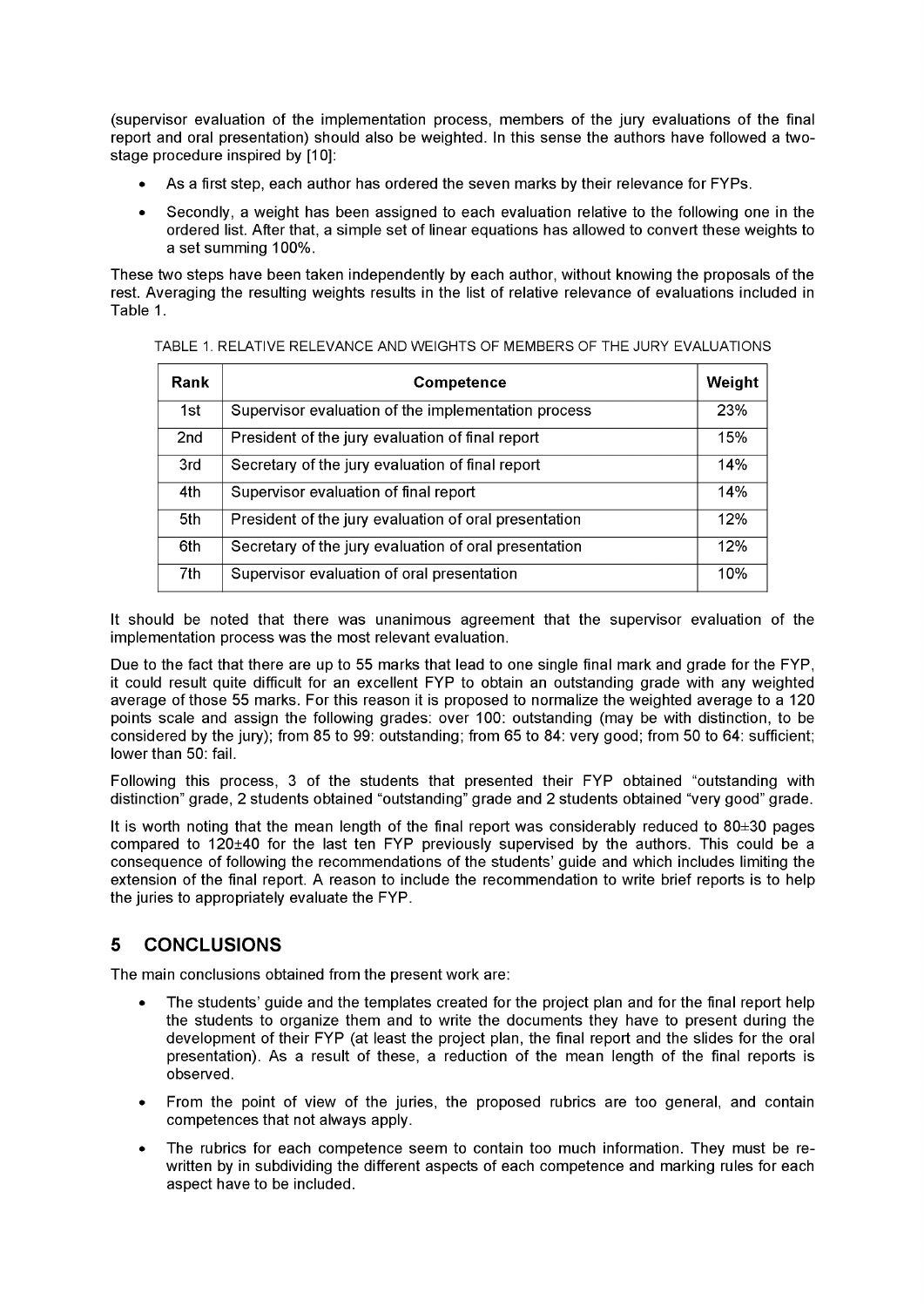## ACKNOWLEDGMENTS

Authors wish to thanks to the students and teachers that voluntarily participated in this experience. The work reported in this paper has been carried out in the framework of the Project for Educational Innovation IE105901141 funded by the Universidad Politécnica de Madrid.

#### **REFERENCES**

- [1] Markham, T.; Larmer, J.; and Ravitz, J. (2003) Project-based learning handbook, 2nd ed. Buck Institute for Educ.
- [2] Shafie, A; Janier, J.B. and Herdiana, R. (2008) Students' learning expenence on the final year project for Electrical and Electronics Engineering of Universiti Teknologi PETRONAS. International Conference on Engineering Education, Budapest (Hungary)
- [3] Hassan, H.; Domínguez, C; Martínez, J.M.; Perles, A.; Albaladejo, J.; Capella, J.V. (2001) Integrated multicourse project-based learning in Electronic Engineering, International Journal of Engineering Education, 17(3), pp. 261-266.
- [4] Jawitz, J.; Shay, S.;and Moore, R. (2002) Management and assessment of final year projects in engineering, International Journal of Engineering Education, 18(4), pp. 472-478.
- [5] Fraile, R.; Argüelles, I.; González; J. C.; Gutiérrez-Arriola, J.M.; Godino-Llorente, J. I.; Benavente, C.; Arriero, L.; and Osés, D. (2010) A Systematic Approach to the Pedagogic Design of Final Year Projects: Learning Outcomes, Supervision and Assessment. International Journal of Engineering Education, 26(4), pp. 997-1007.
- [6] Krishnan, L. A. and Kathpalia, S. S. (2002) Literature reviews in student project reports. IEEE Transac. Prof. Comm., 45(3), pp. 187-197.
- [7] Fraile, R.; Arguelles, I.; González de Sande; J. C; Gutiérrez-Arrióla, J.M.; Godino-Llorente, J. I.; Arriero, L.; Osés, D.; and Benavente, C.; (2009) Definition of the educational outcomes of final year projects. Proceedings of INTED2009 Conference.
- [8] Fraile, R.; Argüelles, I.; González; J. C.; Gutiérrez-Arriola, J.M.; Benavente, C.; Arriero, L.; and Oses, D. (2010) A Proposal for the Evaluation of Final Year Projects in a Competence-based Learning Framework. IEEE EDUCON 2010 Conference Book, pp. 928-933.
- [9] "Rubistar. créate rubrics for your project-based learning activities," University of Kansas, Sept.20 2011. [Online]. Available: <http://rubistar.4teachers.org>
- [10] Taira, H.; Fan, Y.; Yoshiya, K.; and Miyagi, H.(1996) A method of constructing pairwise comparison matrix in decision making, IEEE International Conference on Systems, Man, and Cybernetics, San Antonio (USA), 4, pp. 2511-2516.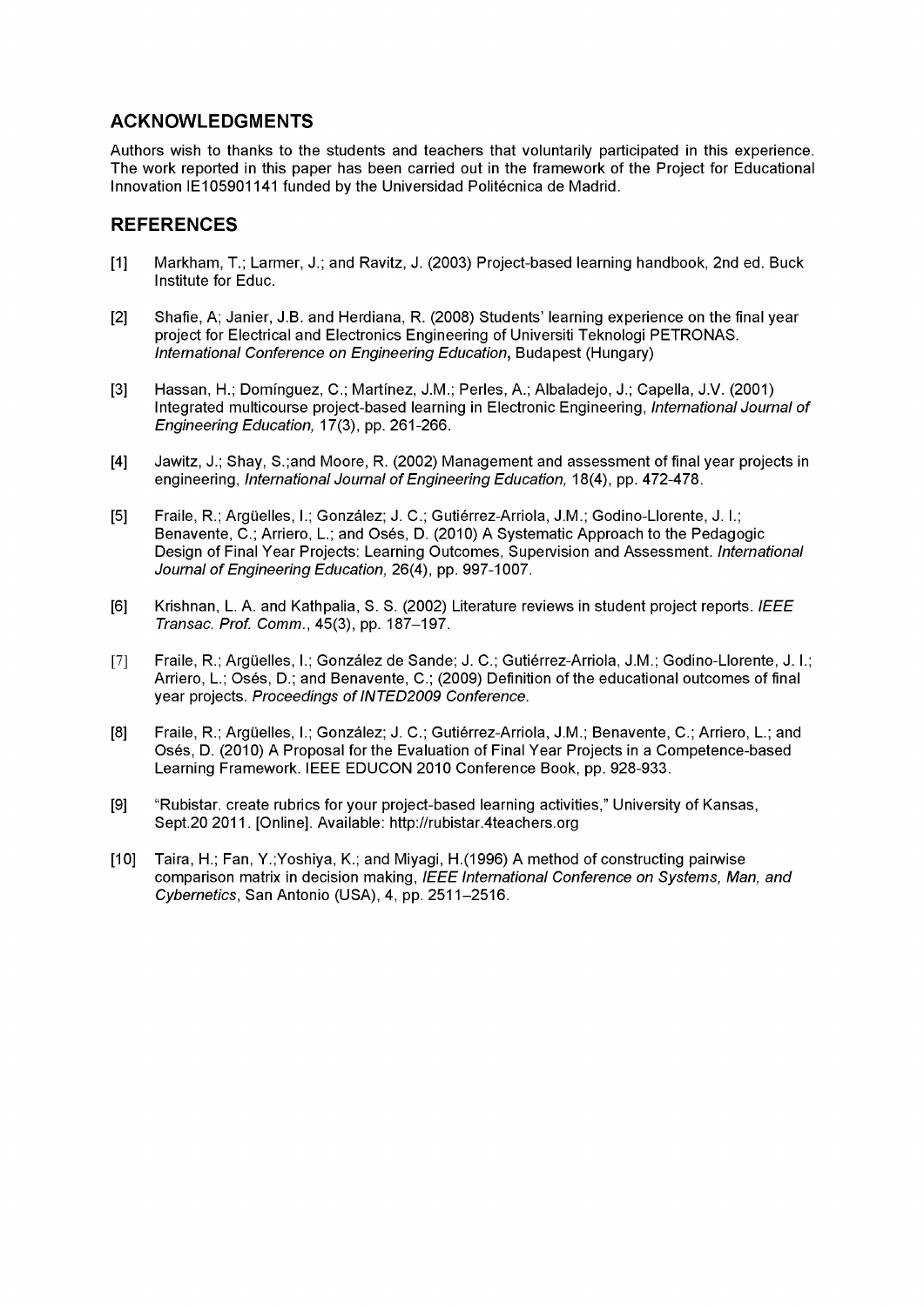## **APPENDIX**

The competences directly related to FYP defined in our previous work [5] are as follows:

**C-l. Competence for analysing and synthesizing:** capacity for compiling, comprehending, interpreting and evaluating information and data relative to a technological problem in such a way that its main aspects can be easily identified.

**C-ll. Competence for applying knowledge to practice:** capacity for solving specific problems making use of the specific knowledge ofthe correspondent technology and conceiving, if needed, new systems or devices that help achieving the objectives and requirements of the undertaken problem.

**C-lll. Competence for making research:** capacity for generating new knowledge from hypothesis and data making use of the scientific method.

**C-IV. Competence for scientific and rational analysis:** attitude for systematically analysing reality from a rational scientific point of view, which is characterised by the appropriate use of theories and models, the production of coherent interpretations of facts, the critical analysis and the forming of personal opinions and judgements.

**C-V. Competence for dealing with the basic knowledge of the technological área:** familiarity with the basic concepts of the correspondent knowledge and technological area and capacity to increase the personal knowledge through autonomous study.

**C-VI. Competence for managing information:** capacity for finding information in bibliographies, distinguishing between primary and secondary bibliographic sources, making good use of libraries and locating information on the World Wide Web assessing its reliability.

**C-VII. Competence for performing basic tasks with computers:** capacity for creating and storing information in several formats, for complying with norms relative to those formats, for communicating making use of computer networking, for using on-line resources, for registering experimental data in electronic format and for using software specific to the correspondent knowledge area.

**C-VIII. Competence for language communication:** capacity for elaborating written texts and oral dissertations following orthographic and grammatical rules, with a coherent ordering of ideas and arguments and with different levels of detail; having good fluency in a second language, at least in reading comprehension.

**C-IX. Competence for inter-personal relations:** capacity for listening others' opinions and views, for using verbal and non-verbal codes, for working in a team and, if necessary, leading it, for presenting proposals and projects, for debating, for conducting interviews, for generating interactive environments, for interacting with people coming from diverse social and cultural contexts.

**C-X. Competence for task managing:** capacity for organising time, for setting priorities, for working under pressure, for complying with compromises in results and time.

**C-XI. Competence for analysing the social context:** consciousness ofthe existence and the origin of social conditions, restrictions, beliefs and usages and capacity for assessing the social and ethical impact of technological projects.

Tables 2 to 5 reproduce the rubrics used in the assessment process and the weights used for obtaining a final mark [5].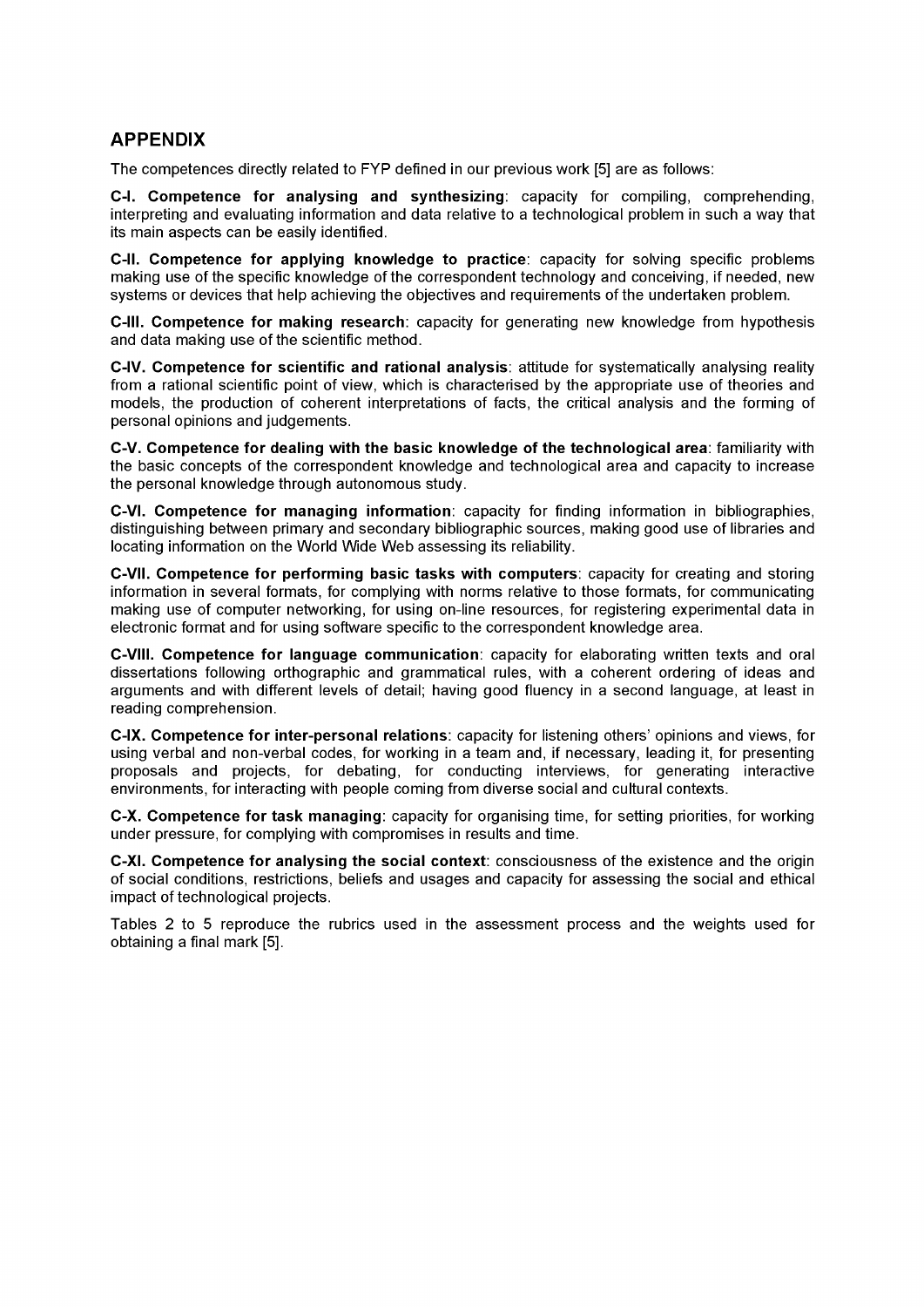#### TABLE 2. RUBRIC FOR THE EVALUATION OF THE IMPLEMENTATION PROCESS

| Competence                                                                                                                                                                                                                                                                                                                                                 | <b>Mark</b> |
|------------------------------------------------------------------------------------------------------------------------------------------------------------------------------------------------------------------------------------------------------------------------------------------------------------------------------------------------------------|-------------|
| C-I Analyzing and synthesizing: The student has understood the proposed problem and all its<br>conditions and circumstances. He or she has been autonomous in critically searching, gathering and<br>processing information. He or she has succeeded in relating the problem to others previously<br>approached.                                           |             |
| C-II Applying knowledge to practice: The student has been autonomous in applying scientific<br>knowledge and he or she has proposed well founded hypothesis and methods. Changes in<br>methods and objectives have been well reasoned. Required time and equipment resources have<br>been defined beforehand.                                              |             |
| C-III Making research: The student has shown ability to approach problems at different levels of<br>abstraction, to design experiments, to process data using appropriate statistical and mathematical<br>tools, to handle specific instrumentation and to interpret results.                                                                              |             |
| C-IV Scientific and rational analysis: The student has identified all the different parts of the<br>problem. He or she has presented and defended arguments in discussions with the supervisor and<br>with other students. He or she has decided based on objective criteria and has used<br>multidisciplinary knowledge when needed.                      |             |
| C-V Basic knowledge of the technological area: The student has shown to be competent in<br>dealing with procedures and concepts of his or her knowledge area and also in handling specific<br>instrumentation. He or she has been autonomous in looking for information that helped in solving<br>his or her doubts.                                       |             |
| C-VI Managing information: The student has been autonomous in gathering and selecting<br>information. He or she has resorted to several sources of information and has been able to assess<br>the reliability of each one. He or she has made use of on-line resources provided by the university.                                                         |             |
| C-VII Performing basic tasks with computers: The student is skilled in managing diverse data<br>and document formats, he or she has usually accessed to network resources and services and has<br>appropriately used data processing software and also software specific to his or her knowledge<br>area.                                                  |             |
| C-IX Inter-personal relations: The student has regularly attended to meetings with the supervisor<br>and has been able both to discuss and defend his or her approaches and to rectify them when<br>needed. He or she has shared ideas with colleagues and, if required, he or she has participated in<br>joint projects and coordinated part of the work. |             |
| C-X Task managing: The student has written a project plan, kept a log book of the project activities,<br>respected foreseen deadlines and activities and adjusted the plan when needed.                                                                                                                                                                    |             |
| C-XI Analyzing the social context: The student has evaluated results bearing in mind their<br>applicability. He or she has included ethical and social issues in the context analysis.                                                                                                                                                                     |             |

#### TABLE 3. RUBRIC FOR THE EVALUATION OF THE ORAL PRESENTATION

| <b>Competence</b>                                                                                                                                                                                                                                                                                                          | Mark |
|----------------------------------------------------------------------------------------------------------------------------------------------------------------------------------------------------------------------------------------------------------------------------------------------------------------------------|------|
| C-IV Scientific and rational analysis: The student has presented his or her work in a well<br>structured way. He or she has adequately justified his or her decisions, proposals and answers.                                                                                                                              |      |
| C-V Basic knowledge of the technological area: The student has shown good knowledge of the<br>subject in which the project is framed. He or she has used specific vocabulary properly and avoided<br>superficial analyses.                                                                                                 |      |
| C-VII Performing basic tasks with computers: The student has adequately used supporting<br>software for the presentation, shown well elaborated graphs and, if needed, performed software<br>demonstrations.                                                                                                               |      |
| C-VIII Language communication: The structure of the presentation has been appropriate.<br>Repetitions and ambiguities have been avoided. The language has been clear and concise and<br>using appropriate vocabulary and register. The presentation length has been adapted to its contents.                               |      |
| C-IX Inter-personal relations: The student has succeeded in maintaining the attention of the<br>audience. He or she has answered all questions without avoiding any and recognized own<br>mistakes. His or her position in the room and speech loudness and speed have also been appropriate.<br>Reading has been avoided. |      |
| C-XI Analyzing the social context: The student has spoken about the social context and<br>relevance of the work. Topics and superficial approaches in analyzing ethical issues have been<br>avoided. He or she has shown sensitivity towards the social impact of the project.                                             |      |